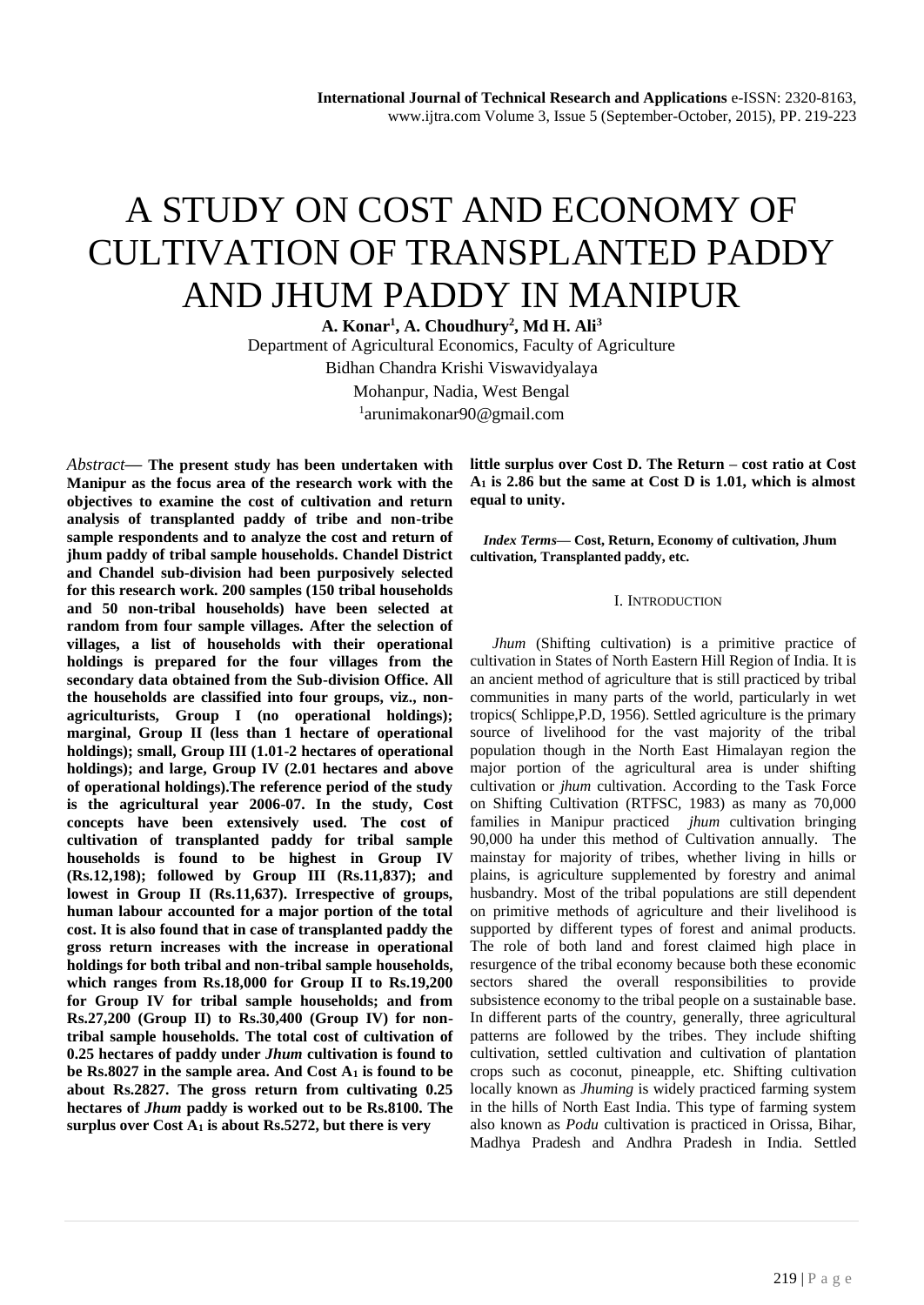cultivation is followed by the tribes and semi-tribes who are more or less settled down in rural area. Majority of them are small farmers, marginal farmers and agricultural labourers. The areas inhabited by the tribal population constitute a significant part of the underdeveloped areas of the country. About 93 percent of the tribal people live in rural areas (Census of India, 1981) and are engaged in agricultural pursuits. The natural resources and people are basic resources of tribal belts and the culture of tribal communities is also reflected in their agricultural operations. Since majority of the tribes are living in the hilly and interior forest regions, the production of agricultural crops is possible only in such areas where soil erosion is at minimum and on the gentle slopes of the valley areas where sufficient irrigation potential is available. It is an established truth that the agricultural practices in tribal areas are mostly subsistence nature and are characterized by the production of food-grains and other millets just sufficient to meet their own requirements, generally at low living. There is a difference of cost and return analysis between transplanted paddy cultivation and *jhum*  paddy cultivation. *Jhuming* or shifting cultivation involves great waste in terms of soil erosion and forest covers. *Jhuming* have to be improved through the adoption of a new strategy of agricultural development, which includes easy access to improve technology and supporting measures like liberal credit, crop insurance to cover risk, should be adopted to motivate the tribal farmers in taking up permanent cultivation.

#### II. RESEARCH METHODOLOGY

Chandel district had been purposively selected for this research work. The reason behind the selection of this particular district lays in the fact that the majority of the population in this district belong to tribal (91.9 percent of the total district population, according to 2001 Census). Chandel sub-division is purposively selected. Zaphou village is selected randomly as the nuclear village. Then two adjacent villages namely Monsang Pantha to the South-East and Lambung village to the South-West of the nuclear village are randomly selected to form a cluster of three villages. These three villages are tribal dominated villages. For the purpose of comparison, Kakching Mantak, a non-tribal dominated village has been selected. It is the nearest non-tribal dominated village from the cluster of three villages. Thus, in total, four villages are selected from Chandel sub-division for the research work. After the selection of villages, a list of households with their operational holdings is prepared for the four villages from the secondary data obtained from the Sub-division Office. All the households are classified into four groups, viz., nonagriculturists, Group I (no operational holdings); marginal, Group II (less than 1 hectare of operational holdings); small, Group III (1.01-2 hectares of operational holdings); and large, Group IV (2.01 hectares and above of operational holdings). Then 150 sample households from the cluster of three villages are selected at random by Probability Proportional to Number method. Then another 50 respondent are selected from the non-tribal village in the same manner. Thus, in all 200 samples

(150 tribal households and 50 non-tribal households) are selected at random from the four sample villages. The study is confined to Chandel district of Manipur. The reference period of the study is the agricultural year 2006-07.

#### *A. Interviewing*

Good rapport has been established with the respondents before interview. They have been explained regarding the purpose and objectives of the study very clearly. For the purpose of collecting information, an adult member (preferably the head) of the household has been selected for interview. But for collecting information regarding consumption, female members have also been interviewed.

#### *B. Cost Concepts*

For economic analysis Cost A<sub>1</sub> and Cost D concepts are used. Cost  $A_1$  constitute the value of hired human labour (permanent and casual), bullock labour, machinery charges, manures and fertilizers, seed or planting materials, plant protection chemicals, irrigation changes, land revenue, taxes and cases, depreciation of farm assets and interest on working capital and miscellaneous expenses such as artisans, ropes, repairs to small farm implements, etc.

Cost  $D = Cost A_1 + Imputed value of family labour - land$ revenue, tax, cess.

The following farm income measures are considered in the present study –

- a) Surplus over Cost  $A_1$  = Gross return Cost  $A_1$
- b) Surplus over Cost  $D =$  Gross return Cost D
- c) Return cost ratio = Return / Cost A<sub>1</sub> or Cost D.

#### III. RESULTS AND DISCUSSION

#### *A. Method of Cultivation of the Sample Respondents*

**Table 1.** shows the distribution of the sample households on the basis of methods of cultivation *i.e.* whether they follow *jhum* cultivation alone or permanent cultivation alone or both *jhum* and permanent cultivation together. From the table it is clear that only the tribes follow *jhum* cultivation. On the other hand, all of the non-tribal sample respondents follow permanent cultivation only. Majority of the tribal respondents (74.81 percent) followed both *jhum* and permanent cultivation. But none of the tribal sample respondents practice permanent cultivation alone. 25.19 percent of the tribal respondents practice *jhum* cultivation only. Majority of the tribal respondents in Group II (51 percent) and all the respondents in Group III and Group IV practice *jhum* and permanent cultivation together. While in Group II, about 49 percent of the tribal respondents practice only *jhum* cultivation. Thus, it was only the tribes who practice *jhum* cultivation. Shah<sup>118</sup> (1992) reported that *jhum* cultivation is practiced by the tribes in the North Eastern region of India. Ahsan and Begum<sup>3</sup> (1992) also found that shifting cultivation (*jhum* cultivation) is practiced in the hilly regions of Bangladesh along its Eastern and Southeastern border by the various hill tribes.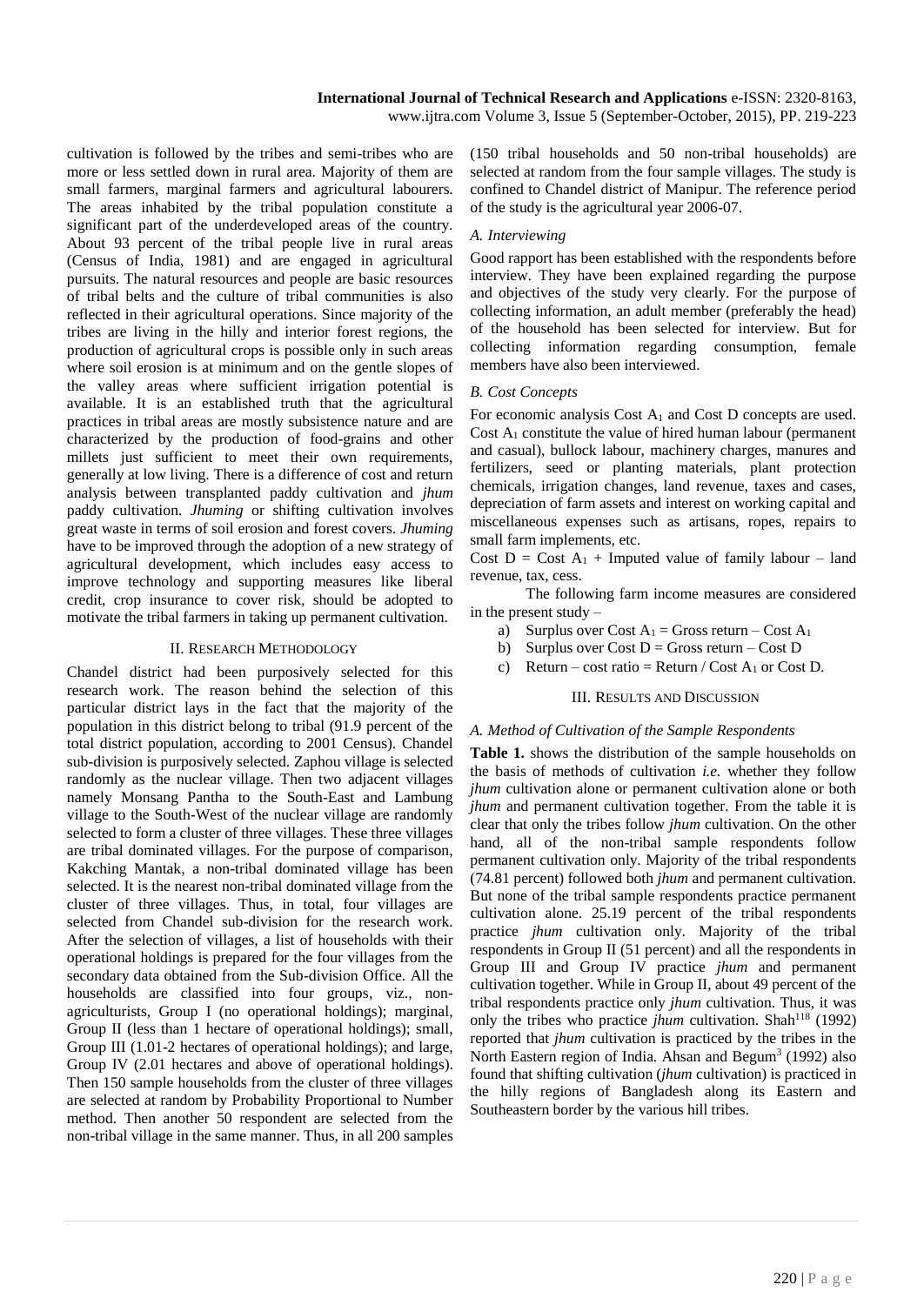#### *B. Cost and Economy of Cultivation of Transplanted Paddy*

**Table 2** presents the group-wise breakup of cost of cultivation of one hectare of transplanted paddy in the sample area. It is observed that per hectare cost of cultivation of paddy is about Rs.11,891 for tribal sample households and Rs.17,646 for nontribal sample households. The cultivation of the paddy is more expensive in case non-tribal sample households than that of tribal sample households. This may be due to more use of fertilizer and plant protection chemicals by the non-tribal than the tribal sample respondents. Another reason may be more expensive labour in the non-tribal area than that in the tribal area. Labour wage is calculated @ Rs.100 per manday in the non-tribal area while, it is calculated @ Rs.70 per manday in the tribal area. Human labour, which accounts for a bulk percentage of the total cost for both tribal and non-tribal sample households and is noted to be the most expensive item. Hired human labour accounted for about 51.53 percent of total cost for tribal and 44.54 percent of total cost for non-tribal sample households. It is further noted that family labour also plays a crucial role in supplying physical labour accounting for about 36.84 percent and 12.56 percent of total cost for tribal and non-tribal sample households respectively. Seeds consumed about 5.05 percent and 3.4 percent of the total cost for tribal and non-tribal sample households. Manures and fertilizers and plant protection chemicals, the crucial inputs for better production, together accounts for only 3.35 percent of total cost for tribal sample households. Whereas, in case of non-tribal households, these inputs accounted for about 8 percent of the total cost.

It is further observed from the table that there is a direct relationship between the cost of cultivation and size of operational holding for both tribal and non-tribal sample households. The cost of cultivation of paddy for tribal sample households is found to be highest in Group IV (Rs.12,198); followed by Group III (Rs.11,837); and lowest in Group II (Rs.11,637). Irrespective of groups, human labour accounted for a major portion of the total cost. A positive relationship between operational holding and expenditure on hired human labour is observed for tribal sample households. Whereas, an inverse relationship between operational holding and utilization of family labour is observed. This may accounted to the use of machines by the larger size groups. Other costs including FYM, fertilizers and plant protection chemicals consumed negligible percentage of the total cost, though it increases with the increase in farm size.

**Table 3** shows the group-wise cost and returns analysis of transplanted paddy in the sample area. It can be observed that an amount of Rs.18,600 can be earned by investing Rs.11,891 as Cost D in case of tribal sample households. On the other hand, an amount of Rs.28,800 can be earned by investing Rs.17,646 as Cost D in case of non-tribal sample households. It is also found that gross return increases with the increase in operational holdings for both tribal and non-tribal sample households, which ranges from Rs.18,000 for Group II to Rs.19,200 for Group IV for tribal sample households; and from Rs.27,200 (Group II) to Rs.30,400 (Group IV) for nontribal sample households. Surpluses over cost, i.e., over Cost  $A_1$  and Cost D, are also quite lucrative for both the tribal and non-tribal sample households. Return – cost ratios at either of cost concepts are found to be more than unity for all the groups. Return – cost ratio at Cost  $A_1$  decreases with increase in the size of operational holdings for both the tribal and nontribal sample households. While the return – cost ratio at Cost D increases with the increases in the size of operational holdings. This may be due to more dependence of family labour in smaller farm than in larger farms.

#### *C. Cost and Economy of Cultivation of Jhum Paddy*

**Table 4** shows the average cost of cultivation of one *Sangam* (0.25 hectares) of paddy under *Jhum* cultivation. This area is considered because none of the sample respondents practice *jhuming* in more than 0.25 hectares of land. From the table, it can be observed that jungle is cut within mid January to mid February and left to dry. This work requires about 30 mandays at the most. Then after two months, when the cut wood is dried, firing is done. This requires about 1 manday. The burnt ashes will increase the fertility of the soil. After this the field is clean and prepared for planting. This requires about 2 weeks. Then fencing and making boundary of the field is done to protect from wild animals and others. This work requires about 5 mandays. All these works is mostly done by the family members.

Then, the paddy seeds are sown directly into the field. About 10 mandays are required to sow one *Sangam*. The seed rate is 3 tins (1 tin =  $12Kg$ .) and the cost of 1 tin is Rs.65. Thus, the expenditure for seeds is Rs.195 (2.42 percent of the total cost) for planting one *Sangam* (0.25 hectares) of *Jhum* paddy. Spacing between the holes is 1 feet and 2-5 seeds are placed in each hole. Weeding is done three times; the first one is done after one month of planting; the second and third is done as and when weeds emerges. This work requires about 30 mandays. Harvesting, threshing and transportation require about 21 mandays. All these works *i.e.* sowing of seeds, weeding, harvesting, threshing and transportation cannot be done by the family members alone, these required hired labour. These hired labour are usually not paid in cash, but there is exchange of labour between the people. The cost of the hired labour, calculated @ Rs.70 per manday comes to about Rs.2540 which is 31.53 percent of the total cost. The imputed value of family labour is found to be about Rs.5230, which accounted for 64.91 percent of the total cost. The total cost for cultivation of 0.25 hectares of paddy under *Jhum* cultivation is found to be Rs.8057 in the sample area. And Cost  $A_1$  is found to be about Rs.2827.

**Table 5** shows the cost and return analysis of cultivating 0.25 hectares of paddy under *Jhum* cultivation. From the table it can be seen that the gross return from cultivating 0.25 hectares of Jhum paddy is worked out to be Rs.8100. Again, it is found that there is very little surplus over Cost D. The surplus over Cost  $A_1$  is about Rs.5272. The return – cost ratio at Cost  $A_1$  is 2.86 but the same at Cost D is 1.01, which is almost equal to unity. Thus, it can be said that *Jhum* cultivation is not much economical if Cost D, which include imputed value of family,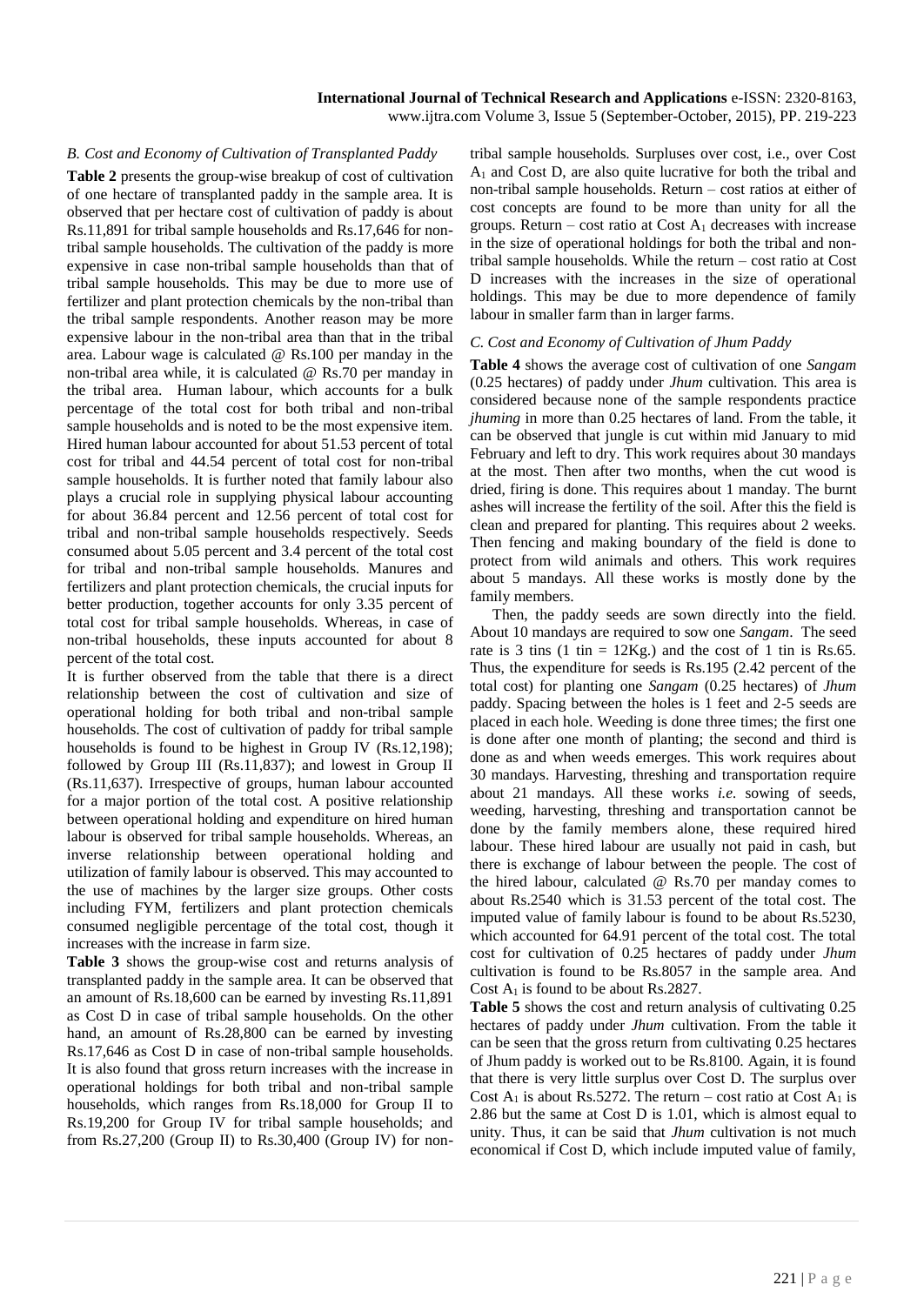is considered. But, since most of the work is carried out by family members and there is usually exchange of labour, this kind of cultivation is still practiced profitably among the tribal people in the sample area.

#### IV. CONCLUSION

Majority of the tribal respondents (74.81 percent) followed both *jhum* and permanent cultivation. But none of the tribal sample respondents practice permanent cultivation alone. About 25 percent of the tribal respondents practice *jhum* cultivation only. An amount of Rs.18,600 can be earned from one hectare of transplanted paddy by investing Rs.11,891 at Cost D in case of tribal sample households. On the other hand, an amount of Rs.28,800 can be earned by investing Rs.17,646 at Cost D in case of non-tribal sample households. Human labour, which accounts for a bulk percentage of the total cost for both tribal and non-tribal sample households, is noted to be the most expensive item. There is a direct relationship between the cost of cultivation and size of operational holding for both tribal and non-tribal sample households. Gross return from one hectare of transplanted paddy increases with the increase in operational holding for both tribal and non-tribal sample households, which ranges from Rs.18,000 (Group II) to Rs.19,200 (Group IV) for tribal sample households; and from Rs.27,200 (Group II) to Rs.30,400 (Group IV) for non-tribal sample households. For transplanted paddy, surpluses over Cost  $A_1$  decreases with increase in the size of operational holding for both the tribal and non-tribal sample households. While the surpluses over Cost D increases with the increases in the size of operational holding. Return – cost ratios at either of cost concepts are found to be more than unity for all the groups. The total cost of cultivation of 0.25 hectares of paddy under *Jhum* cultivation is found to be Rs.8027 in the sample area. And Cost  $A_1$  is found to be about Rs.2827. The gross return from cultivating 0.25 hectares of Jhum paddy is worked out to be Rs.8100. The surplus over Cost  $A_1$  is about Rs.5272, but there is very little surplus over Cost D. The Return – cost ratio at Cost  $A_1$  is 2.86 but the same at Cost D is 1.01, which is almost equal to unity.

#### **REFERENCES**

Ahsan, E. and Begum, S. (1992). Problems of sustainable agriculture: shifting cultivation in hills of Bangladesh. *Annals of Bangladesh Agriculture*, **2**(1):1-12.

Government of India. *Census of India*, 1981.

Government of India. Census of India, 2001, *Administrative Altas* – *Manipur*, Office of the Registrar General, India.

Government of India. *Census of India*, 2001.

Government of India. *Census of India*, 2001. *Manipur – Data Highlights: The Scheduled Tribes*, Office of the Registrar General, India.

RTFSC (1983), Basic Statistics of NER, 2002, Government of India, North Eastern Secretariat, Shilong p.42.

Schlippe, P. D. (1956). Shifting cultivation in Africa, Routledge and Kegan Paul, London. *In Agro-forestry Based Farming System as an Alternative to Jhuming*. (Reprinted

from proceedings of a Seminar on Agro-forestry organized by ICAR at Imphal, Manipur, May 16-17, 1979.

Shah, S.L. (1992). Tribal economy in India with special reference to the Himalayan region – important development issues. *Indian Journal of Agricultural Economics*, **47**(3):381- 390.

### **List of Tables:**

Table 1: Distribution of Sample Households on the Basis of Method of Cultivation  $(2006 - 07)$ 

| <b>Methods</b> | Group II      |        | Group III     |               | Group IV |               | Overall       |               |
|----------------|---------------|--------|---------------|---------------|----------|---------------|---------------|---------------|
| <b>Of</b>      |               | Non-   |               | Non-          |          | Non-          |               | Non-          |
| Cultivation    | <b>Tribes</b> | Tribes | <b>Tribes</b> | <b>Tribes</b> | Tribes   | <b>Tribes</b> | <b>Tribes</b> | <b>Tribes</b> |
| Jhuming only   | 34            | 0      | 0             | 0             | 0        | 0             | 34            | 0             |
|                | (49)          | (0)    | (0)           | (0)           | (0)      | (0)           | (25.19)       | (0)           |
|                |               |        |               |               |          |               |               |               |
| Permanent      | 0             | 17     | 0             | 15            | 0        | 10            | 0             | 42            |
| Only           | (0)           | (100)  | (0)           | (100)         | (0)      | (100)         | (0)           | (100)         |
| Jhum and       | 36            | 0      | 43            | 0             | 22       | 0             | 101           | 0             |
| Permanent      | (51)          | (0)    | (100)         | (0)           | (100)    | (0)           | (74.81)       | (0)           |
| Total          | 70            | 17     | 43            | 15            | 22       | 10            | 135           | 42            |
|                | (100)         | (100)  | (100)         | (100)         | (100)    | (100)         | (100)         | (100)         |

\* Figures in the parentheses indicate percentage to the total.

Table 2: Group-Wise Breakup of Cost of Cultivation of One Hectare of Paddy under .<br>neplantation of the Sample Respondents (Rs /ha.) (2006-07)

| <b>Particulars</b>     |               | <b>Group II</b>       |               | ттанулантатон от тне защрее кезронченту (кулна.) (2000-07)<br><b>Group III</b> |               | <b>Group IV</b>       |               | Overall               |
|------------------------|---------------|-----------------------|---------------|--------------------------------------------------------------------------------|---------------|-----------------------|---------------|-----------------------|
|                        | <b>Tribes</b> | Non-<br><b>Tribes</b> | <b>Tribes</b> | Non-<br><b>Tribes</b>                                                          | <b>Tribes</b> | Non-<br><b>Tribes</b> | <b>Tribes</b> | Non-<br><b>Tribes</b> |
| Land preparation       | 1680          | 2083                  | 1669          | 1888                                                                           | 1648          | 1744                  | 1666          | 1905                  |
|                        | (14.78)       | (12.14)               | (14.10)       | (10.76)                                                                        | (13.51)       | (9.56)                | (14.01)       | (10.80)               |
| Nursery bed            | 420           | 600                   | 420           | 800                                                                            | 420           | 800                   | 420           | 733                   |
| preparation & sowing   | (3.61)        | (3.50)                | (3.55)        | (4.56)                                                                         | (3.44)        | (4.39)                | (3.53)        | (4.16)                |
| Uprooting &            | 2800          | 4000                  | 2800          | 4000                                                                           | 2800          | 4000                  | 2800          | 4000                  |
| transplanting          | (24.06)       | (23.31)               | (23.65)       | (22.80)                                                                        | (22.96)       | (21.93)               | (23.55)       | (22.67)               |
| Weeding                | 2100          | 3000                  | 2100          | 3000                                                                           | 2100          | 3000                  | 2100          | 3000                  |
|                        | (18.05)       | (17.48)               | (17.74)       | (17.10)                                                                        | (17.22)       | (16.45)               | (17.66)       | (17.00)               |
| FYM. Fertilizer & PP   | 72.1          | 376                   | 117           | 507                                                                            | 223           | 800                   | 137           | 561                   |
| chemicals application  | (0.62)        | (2.19)                | (0.99)        | (2.89)                                                                         | (1.82)        | (4.39)                | (1.15)        | (3.18)                |
| Harvesting, threshing, | 2800          | 4000                  | 2800          | 4000                                                                           | 2800          | 4000                  | 2800          | 4000                  |
| winnowing & bagging    | (24.06)       | (23.31)               | (23.65)       | (22.80)                                                                        | (22.96)       | (21.93)               | (23.55)       | (22.67)               |
| Transportation         | 700           | 1000                  | 700           | 1000                                                                           | 700           | 1000                  | 700           | 1000                  |
|                        | (6.02)        | (5.83)                | (5.91)        | (5.70)                                                                         | (5.74)        | (5.48)                | (5.89)        | (5.67)                |
| Seed                   | 600           | 600                   | 600           | 600                                                                            | 600           | 600                   | 600           | 600                   |
|                        | (5.16)        | (3.50)                | (5.07)        | (3.42)                                                                         | (4.92)        | (3.29)                | (5.05)        | (3.40)                |
| FYM, fertilizers & PP  | 221           | 1119                  | 363           | 1318                                                                           | 610           | 1802                  | 398           | 1413                  |
| chemicals              | (1.90)        | (6.52)                | (3.07)        | (7.51)                                                                         | (5.00)        | (9.88)                | (3.35)        | (8.01)                |
| Miscellaneous          | 244           | 380                   | 268           | 430                                                                            | 297           | 490                   | 270           | 433                   |
|                        | (2.10)        | (2.21)                | (2.26)        | (2.45)                                                                         | (2.43)        | (2.69)                | (2.27)        | (2.46)                |
| <b>Total Cost</b>      | 11637         | 17158                 | 11837         | 17543                                                                          | 12198         | 18236                 | 11891         | 17646                 |
|                        | (100)         | (100)                 | (100)         | (100)                                                                          | (100)         | (100)                 | (100)         | (100)                 |
| <b>Hired labour</b>    | 3166          | 6392                  | 6471          | 8438                                                                           | 8743          | 8749                  | 6127          | 7860                  |
|                        | (27.21)       | (37.25)               | (54.67)       | (48.10)                                                                        | (71.68)       | (47.98)               | (51.53)       | (44.54)               |
| Imputed value of       | 7495          | 3945                  | 4035          | 1613                                                                           | 1611          | 1089                  | 4380          | 2216                  |
| family labour          | (64.41)       | (22.99)               | (34.09)       | (9.19)                                                                         | (13.21)       | (5.97)                | (36.84)       | (12.56)               |
| Cost A <sub>1</sub>    | 4142          | 13213                 | 7802          | 15930                                                                          | 10587         | 17147                 | 7510          | 15430                 |
| Cost D                 | 11637         | 17158                 | 11837         | 17543                                                                          | 12198         | 18236                 | 11891         | 17646                 |

Figures in parenthesis represent the percentage to the total cost.